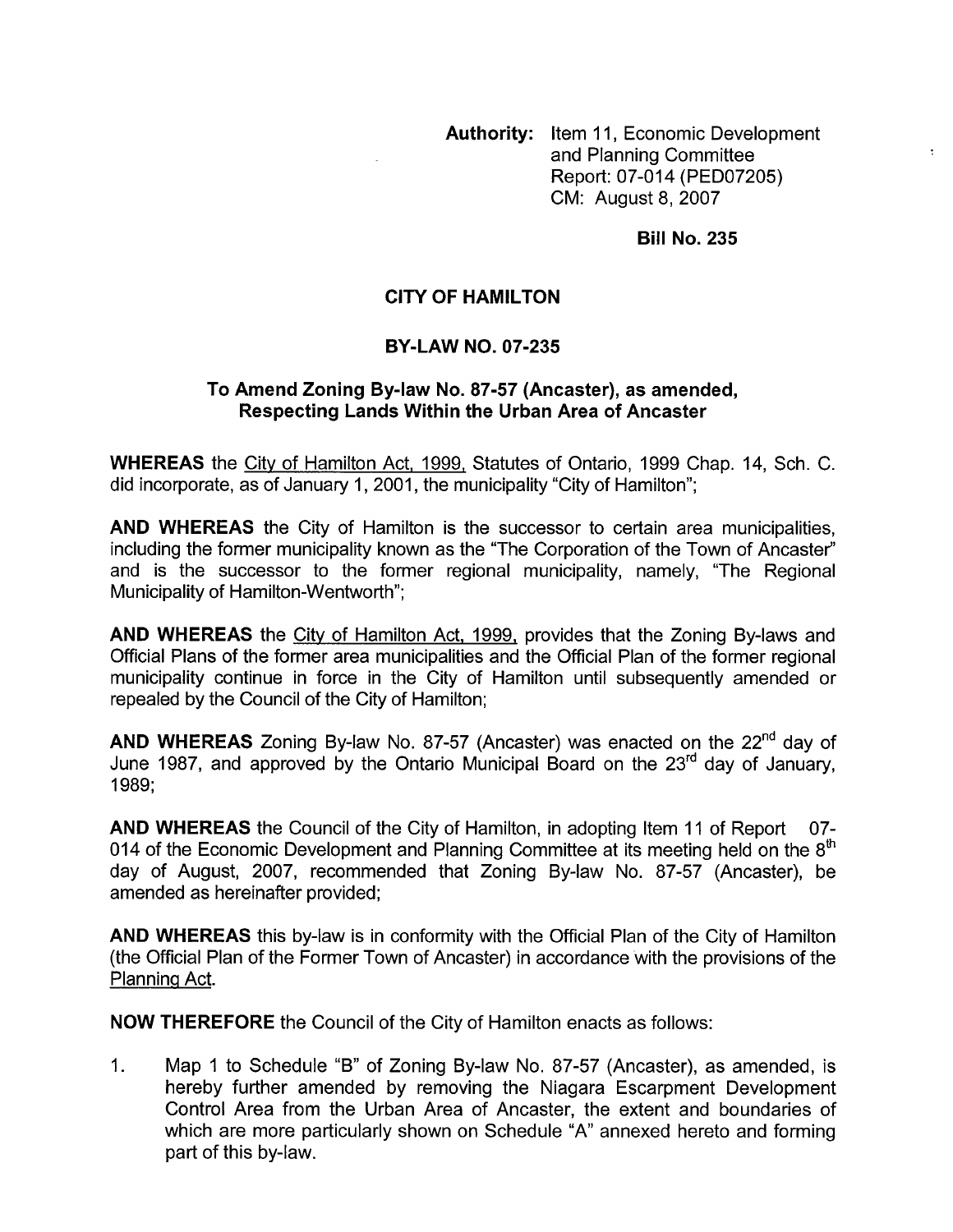- 2. Map 2 to Schedule "B" of Zoning By-law No. 87-57 (Ancaster), as amended, is hereby further amended by removing the Niagara Escarpment Development Control Area from the Village Core of Ancaster, the extent and boundaries of which are more particularly shown on Schedule "A1" annexed hereto and forming part of this by-law.
- **3.** That the amending By-law be added to Maps 1 and 2 of Schedule B of Ancaster Zoning By-law No. 87-57.
- **4.** The Clerk is hereby authorized and directed to proceed with the giving of notice of the passing of this By-law, in accordance with the Planning Act.

PASSED and ENACTED this 8<sup>th</sup> day of August, 2007.

**"X"** 

Fred Eisenberger **V-**Mayor City Clerk

CI-07-F

evin C. Christenson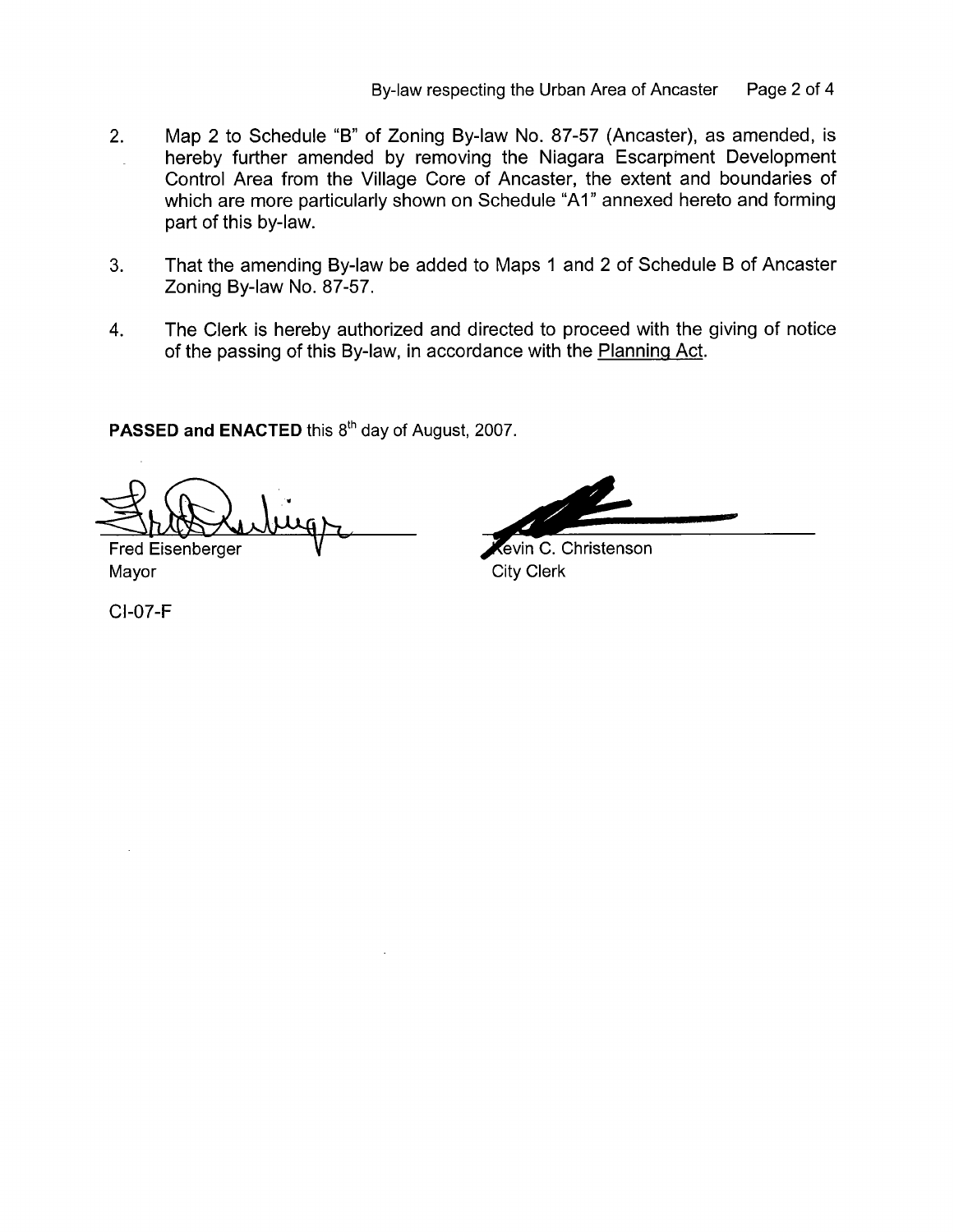